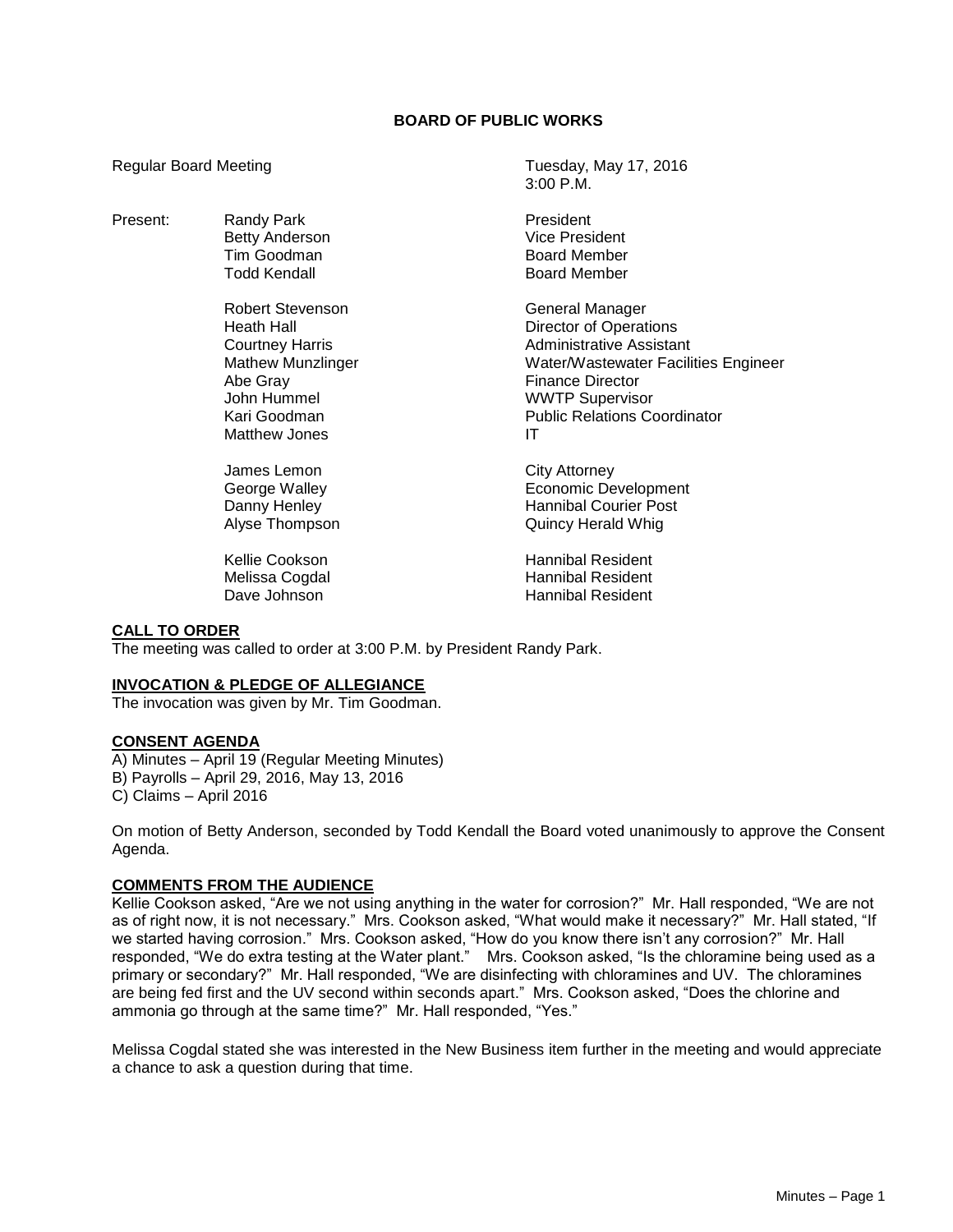Dave Johnson stated he wanted to remind the HBPW there are still more items to be done in the Lake Apollo Area regarding the infiltration issues. Mr. Johnson said he thought 90-95 percent of the work had been done, and it would take a good rain to see if the problems were fixed. Matt Munzlinger has been in communication with Mr. Johnson and said all but one of the sump pumps had been fixed in the Lake Apollo area at this time. Dave Johnson stated he would like to make a comment about the Sewer rates during that item in the meeting. Randy Park commented Mr. Johnson could make a statement when it was time for that agenda item.

### **GENERAL MANAGER'S REPORT**

Mr. Stevenson noted further in the meeting Abe Gray will be reporting information regarding the rates for Water, Sewer, and Electric.

Mr. Stevenson reported a tour was given at the Water plant to the new HBPW Board Member, Councilman, and Mayor.

Mr. Stevenson reported Prairie State is back up and running since the annual spring outage occurred.

Kari Goodman reported Electric Linemen, Mark Salter and Matthew Livesay, completed their yearly Electric Safety Presentations to local schools in April. This year they expanded the outreach to preschool age kids as well as college students, reaching over 930 students. Mrs. Goodman sent each teacher a questionnaire this year to gather how well their students responded to the message, and she received an overwhelming response of positive feedback from each teacher.

Kari Goodman reported the Sewer Department was invited to participate in the Palmyra R-I Truck Rally on May 3rd. Sewer crew member, Jamie Whitley, showed attendees how a Vac truck works and there were over 600 people that attended the event.

Kari Goodman reported the National Drinking Water Week was May 1-7, 2016, and the Water crew was highlighted that week through various social media posts. Mrs. Goodman noted May 16-20, 2016 is National Public Works Week and the focus will be on the different tasks the Sewer crew is responsible for.

### **OPERATION'S REPORT**

Mr. Hall reported the current availability rate for the last 12 months is 99.993%, and continues to be very impressive. March was another good month with very few outages.

Mr. Hall reported the SkyTrim machine will be running during the month of May. The machine is able to side trim an easement and flatten out the trees. This is budgeted and they are currently working near Veteran's Road.

Mr. Hall reported the Water Department started their annual hydrant flushing that occurs from April to November every year.

Mr. Hall reported the Hannibal Fire Department, combined with the HBPW, participated in the Insurance Services Organization (ISO) inspection. ISO inspects the fire protection system and assesses the City of Hannibal a score for insurance purposes approximately every 10 years. Mr. Hall noted he should get an updated score within the next few weeks.

Mr. Hall reported the Sewer Department added 2 seasonal workers, and the Water Department added three seasonal works to their crews.

Mr. Hall reported Maintenance staff installed the rebuilt screw pump in Wilson Street Lift Station and it now has full pumping capacity with both pumps in service.

Mr. Hall reported there were some issues with the clarifier plugging during the month at the Wastewater Treatment Plant. Two clarifiers had to be taken out of service and cleaned thoroughly. Mr. Hall noted the Maintenance and WWTP staff did a good job of quickly getting the clarifiers back into service before the influent flows picked up.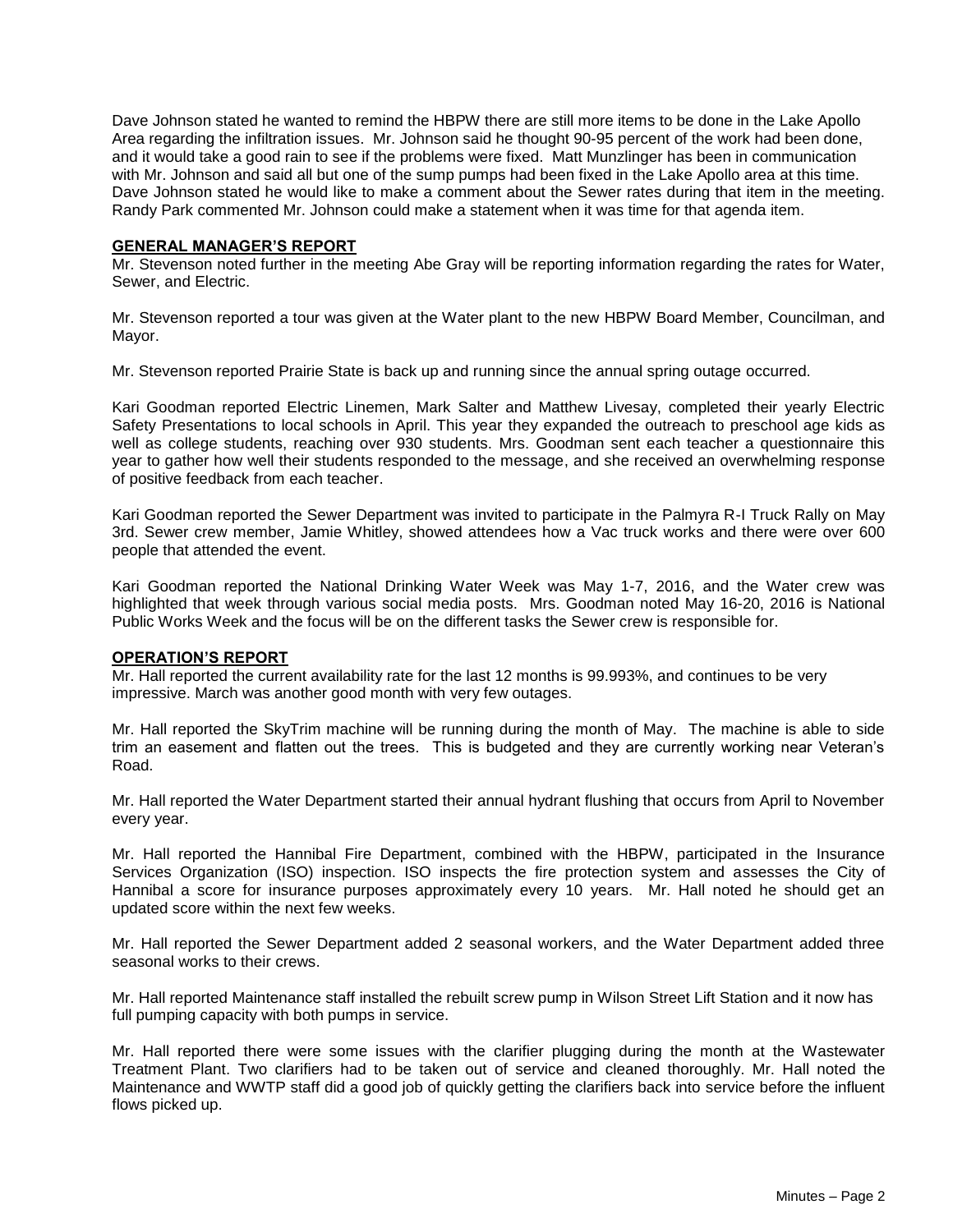Mr. Hall reported the disinfection (with chlorine gas) began as scheduled and permitted on April 1st on the plant effluent. The new temporary method of removing chlorine residual also began on April 1st.

Mr. Hall reported the new shifts at the Wastewater Treatment Plant are going smoothly as expected.

Mr. Hall reported in the IT Department, one of the projects approved in the 5-year plan was to try a new automated metering system for the water. Matthew Jones is in the process of drafting a request of proposal and that will be reviewed at next month's regular board meeting.

### **FINANCIAL REPORT**

Abe Gray presented the Board with the financial results for the month of April 2016 and year to date results.

### **PROJECTS REPORT**

Mathew Munzlinger presented the Board with an updated progress report of ongoing projects. This includes projects from the Water System and Water Treatment Plant, as well as the Sewer System and Wastewater Treatment Plant. Mr. Munzlinger noted the progress of these projects and studies is acceptable and will continue as weather permits.

On motion of Tim Goodman, seconded by Betty Anderson, the Board voted unanimously to approve the Regular Reports.

## **NEW BUSINESS**

### *Water & Sewer Rate Adjustments*

Abe Gray presented the Electric, Water, and Sewer Rate Schedule for FY2016-2017. The proposed rate increases include Water (3.5 percent), Sewer (4.5 percent), and Electric will remain the same. Mr. Stevenson recommended holding a Public Hearing to be held before the regular June Board Meeting to present all rate schedules. The schedules were discussed and reviewed for consideration by the Board to be presented at the June Public Hearing, and up for approval at the regular June 2016 Board Meeting.

Dave Johnson stated he is not against the rates going up, and voiced he reviewed the City of Quincy's rates. Mr. Johnson stated, "Quincy's rates are lower and my thoughts and wishes are to raise the rates in the service charge, and try to hold the monthly customer charge down if not leave it alone. Going forward you should raise the rates in the rate, and if we have lower revenue the next year raise them accordingly." Mr. Johnson stated he is seeing a lot of complaints of the customer charge on social media, and his bill is 32% customer charge. Mr. Johnson asked the board to consider checking to see if there is any possibility to try and consider lowering the monthly customer charge when setting rates in the future. Mr. Johnson stated, "Quincy has no customer charge for Sewer and Water is lower than ours as well."

Mr. Stevenson responded to Mr. Johnson, "In our business we are cautioned by our advisors and trade organizations to not compare our rates of those of another town because it's a trap unless we know exactly about what's going on in that other town. There are different issues regarding maintenance, growth, and capital improvements with very big variables. The only fair comparison is how we are doing year to year."

Randy Park noted, "We are looking at the customer charge fairly, but we are trying to make sure the infrastructure cost is equal for everybody who is using it. If it's out of balance, you are subsidizing somebody somewhere and I want to make sure we are not doing that."

Kellie Cookson stated she felt the community would benefit if the HBPW considered having the monthly board meeting at a later time during the day. Randy Park responded the Board would take that into consideration.

Mr. Stevenson proposed having the Public Hearing and regular June Board meeting on Monday, June 20, 2016. The Public Hearing will begin at 5:30p.m., and the regular Board meeting will follow at 6:00p.m.

Melissa Cogdal asked, "So you are having the hearing on the water rates on the 20<sup>th</sup> and they would go into effect on the 4<sup>th</sup> of July?" Mr. Stevenson replied, "The charter requires a time of at least 2 weeks between the hearing and the actual change which would be the  $4<sup>th</sup>$  of July."